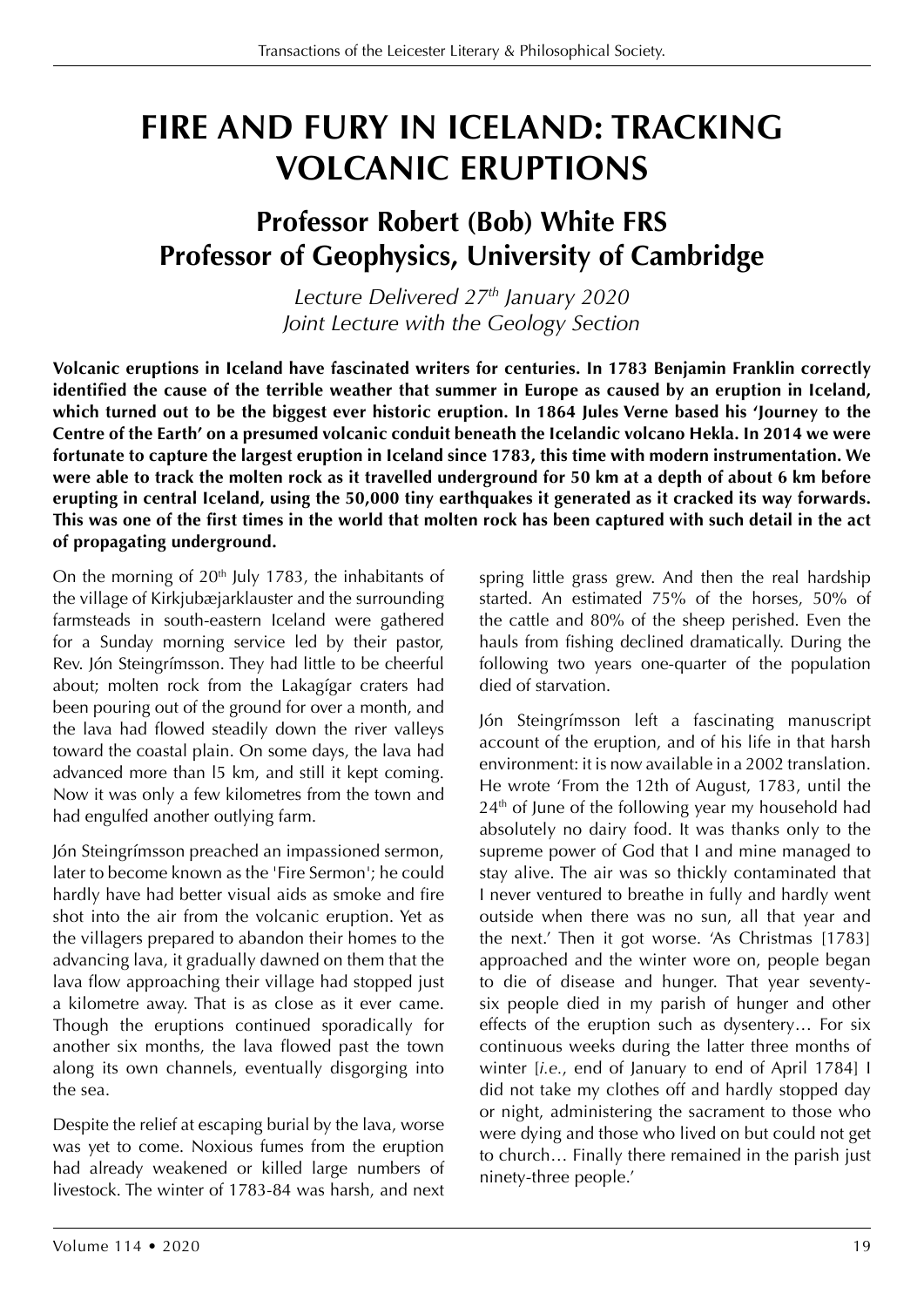The eruption not only was the cause of huge fatalities in Iceland, but the gases spread across north-western Europe, killing many people with respiratory problems in Scotland and reaching Paris, where Benjamin Franklin was US Ambassador. In 1784 Franklin wrote an article in only the second volume of the *Memoirs of the Literary and Philosophical Society of Manchester* where he reported 'During several of the summer months of the year 1783, when the effects of the sun's rays to heat the earth in these northern regions should have been greatest, there existed a constant fog over all Europe'. He correctly identified the origin of the gases causing the unseasonable weather as Iceland, though he was uncertain whether it was due to a volcanic eruption or a meteorite impact.

A similar occurrence happened in May 2010 when the eruption of the sub-glacial volcano Eyjafjallajökull in Iceland sent ash spewing 6,000–9,000 metres into the air. Atmospheric conditions caused it to drift across north-western Europe as far as Italy. Although it was a tiny eruption compared to 1783, the fine-grained ash grounded over 100,000 flights. This time, though, the weather over London and Paris was much better. There was high pressure, the sun shone and the absence of airplane flights actually left the air less polluted. Many people near Heathrow enjoyed barbecues in their gardens with quiet, sunny days.

The large Icelandic eruption in 2014 at Holuhraun in central Iceland that we were fortunate to capture on our seismic instrumentation caused no such problem, despite it being 50 times bigger than the 2010 eruption, and lasting six months. It was the largest since 1783 in this volcanically continually active island. It erupted 1,500 million cubic metres of lava: that would be enough to bury the entire City of Leicester beneath 20 metres (70 feet) of volcanic rock. However, this time there was no giant ash plume, and the eruption location was far from any human dwellings. The difference in the eruption style was that the lava flowed out of fissures in the barren landscape. There was local fire fountaining, with molten rock at about 1100°C ejected typically 100 metres into the air from the craters, but no huge plumes of ash were generated. The difference was because the Eyjafjallajökull eruption occurred beneath a 200 metre thick ice cap. As the molten rock hit the base of the glacier it first melted the ice. Then subsequent lava that was erupted into the molten water chilled rapidly to form fragments of glass, which then fractured violently before being

expelled upwards as the water was vaporised and the steam pressure built up.

The Holuhraun eruption might have formed a similarly violent ash cloud if the lava had erupted from the parent volcano called Bárdarbunga, which lay under the 800 metre thick Vatnajökull ice cap in central Iceland. But instead, for reasons still not fully understood, the molten rock pushed its way underground some 48 kilometres (30 miles) laterally before erupting benignly just outside the edge of the ice cap at Holuhraun (see map). That would be equivalent to the volcanic source being in the centre of Coventry, with the molten rock forcing its way at a depth of about 6,000 metres (10,000 feet) beneath the surface before erupting in the centre of Leicester. We can calculate the diameter of the underground tube that the molten rock flowed along as about 10 metres (30 feet) from the eruption rate and viscosity of the lava. The energy released by the eruption was enormous: it was equivalent to the energy of a Hiroshima-sized atomic bomb being detonated every two minutes for hour after hour, day after day, month after month.

Although little ash was produced by the 2014 Holuhraun eruption, there was a huge volume of dangerous gases expelled along with the lava. The worst was sulphur dioxide, which at its peak exceeded 35,000 tonnes per day. It was carried away by the wind, and led to daily health warnings in towns around Iceland dependent on the wind direction. Even as far away as Ireland, environmental pollution limits were exceeded several times. Overall, this eruption produced more sulphur dioxide than the whole of the European Union generated from industrial processes, cars, lorries and ships over an entire year.

Fortunately, we already had a network of 60 seismometers recording in the region of the eruption, although they were originally deployed for a different reason, to study an adjacent volcano. A small team of PhD students from Cambridge was already in Iceland working on this other experiment as the eruption started. One of them, who was Icelandic, realised immediately what was happening and was able to hitch a ride on a helicopter and deploy several more seismometers on the otherwise inaccessible Vatnajökull ice cap, right above where the seismic activity was occurring. Another half dozen seismometers were deployed at the edge of the ice cap in the exact location where the eruption eventually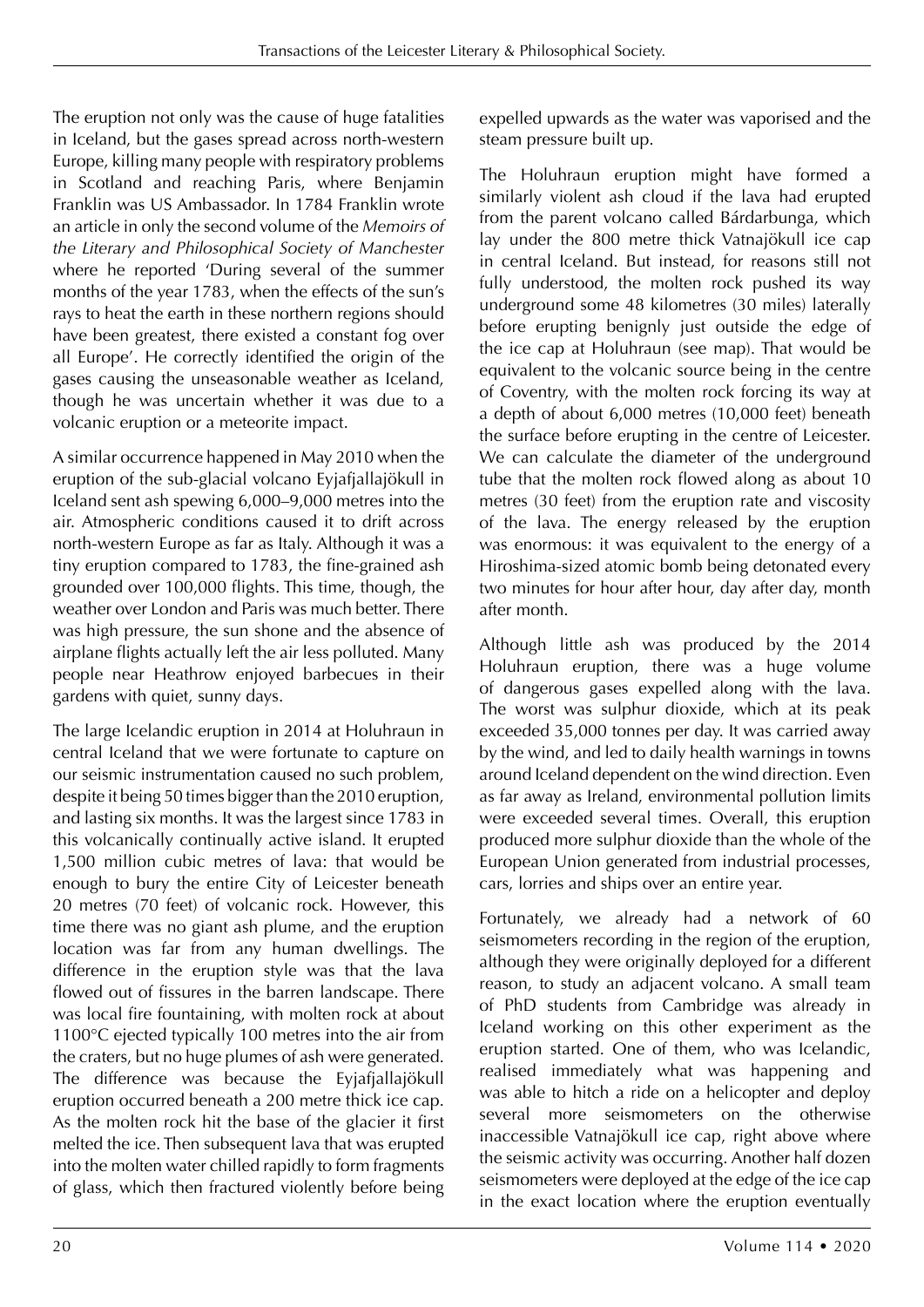happened, some two weeks after the molten rock first left the volcano. The last one was deployed just a few hours before the surface eruption started from a fissure in the ground: in fact the students were the first people to see it, late that night. A short video on YouTube (**https://youtu.be/BL5U28Icl2k**) shows the excitement both of working in this remote and harsh but beautiful environment, and of being able to track the progress of the lava before it erupted, even though it was 6,000 metres underground.

Small volumes of melt penetrated upwards to the base of the ice cap from the lava as it propagated underground. It then melted some of the ice locally, causing depressions on the surface of the glacier (shown as stars in the cross-section below the map). But none of these developed into a full-scale eruption site. That only happened when the molten rock was beneath a low point in the topography, just outside the edge of the ice cap (at location shown as open triangle on the cross-section). In fact, the very first lava erupted through old nineteenth century craters in the same spot. It seems probable that the path the underground lava flow took and its eventual eruption followed the same path as that previous eruption.

The detailed seismic data we recorded enabled us to determine the precise way in which the advancing molten rock cracked open a pathway for itself deep underground. It used pre-existing lines of weakness in the rock, occasionally getting held up for a day or more at places where the rock was stronger, until sufficient pressure had built up to allow it to force its way forward: in other places it diverted sideways a few hundred metres to bypass areas that were resistant to cracking, before finding a weaker path



*Open dots show earthquakes produced as the molten rock forced its way forward during two weeks in August 2014. (a) map view: Bárdarbunga is the volcano from which the lava came, Holuhraun the lava flow, white area is Vatnajökull glacier and small triangles show some of the seismometers. (b) cross-section of earthquakes: stars show areas where the depressions formed above small injections of melt under the ice cap; open triangle shows eruption site where melt finally reached the surface.*